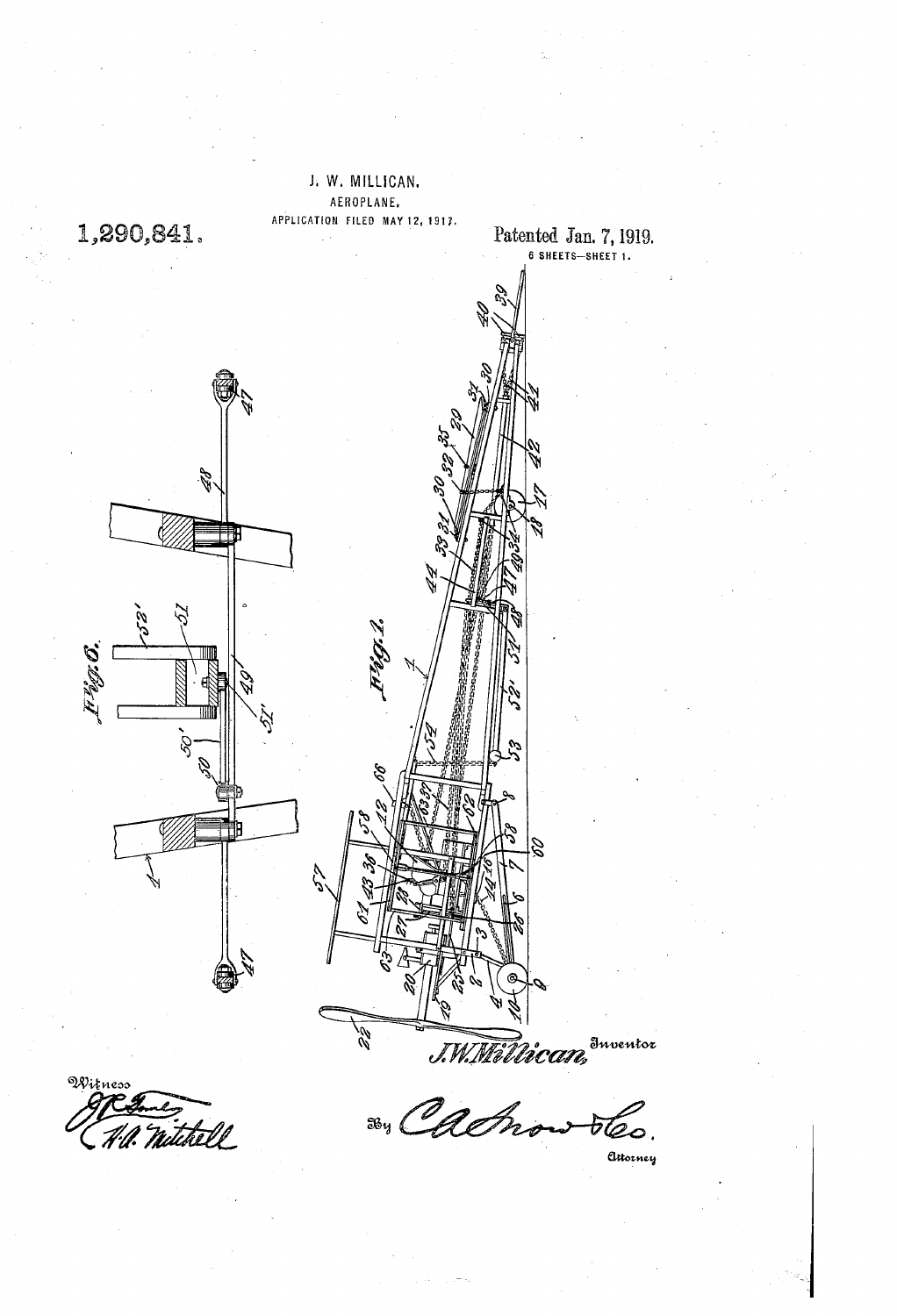## J. W. MLLICAN, AEROPLANE, APPLICATION FILED MAY 12, 197,

 $1,290,041.$  Patented Jan. 7, 1919. 6 SHEETS—SHEET 2.



Witness .<br>W

J.W. Willican Suventor

Attorney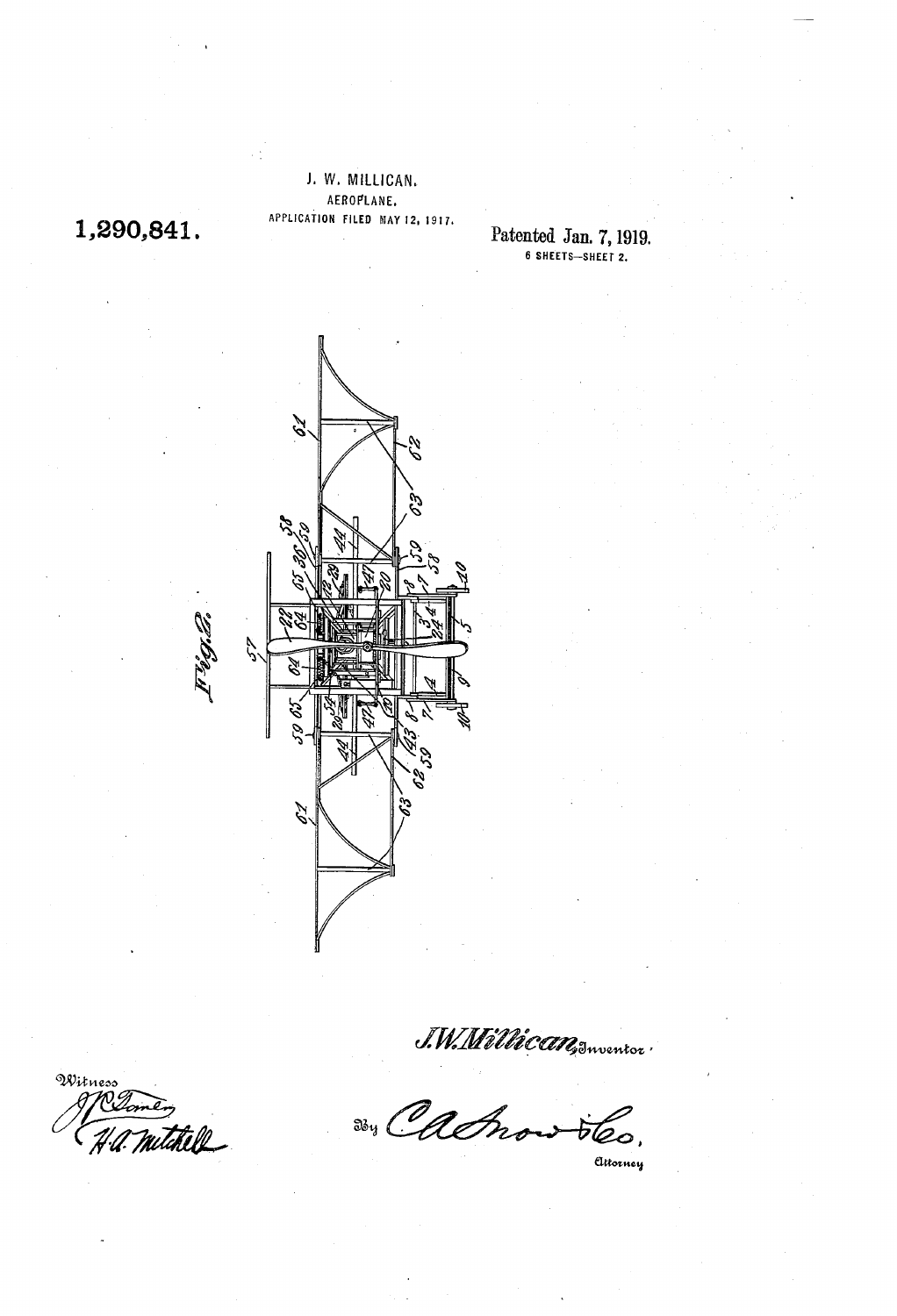

Witness<br>AM g Ha. mittell

Attorney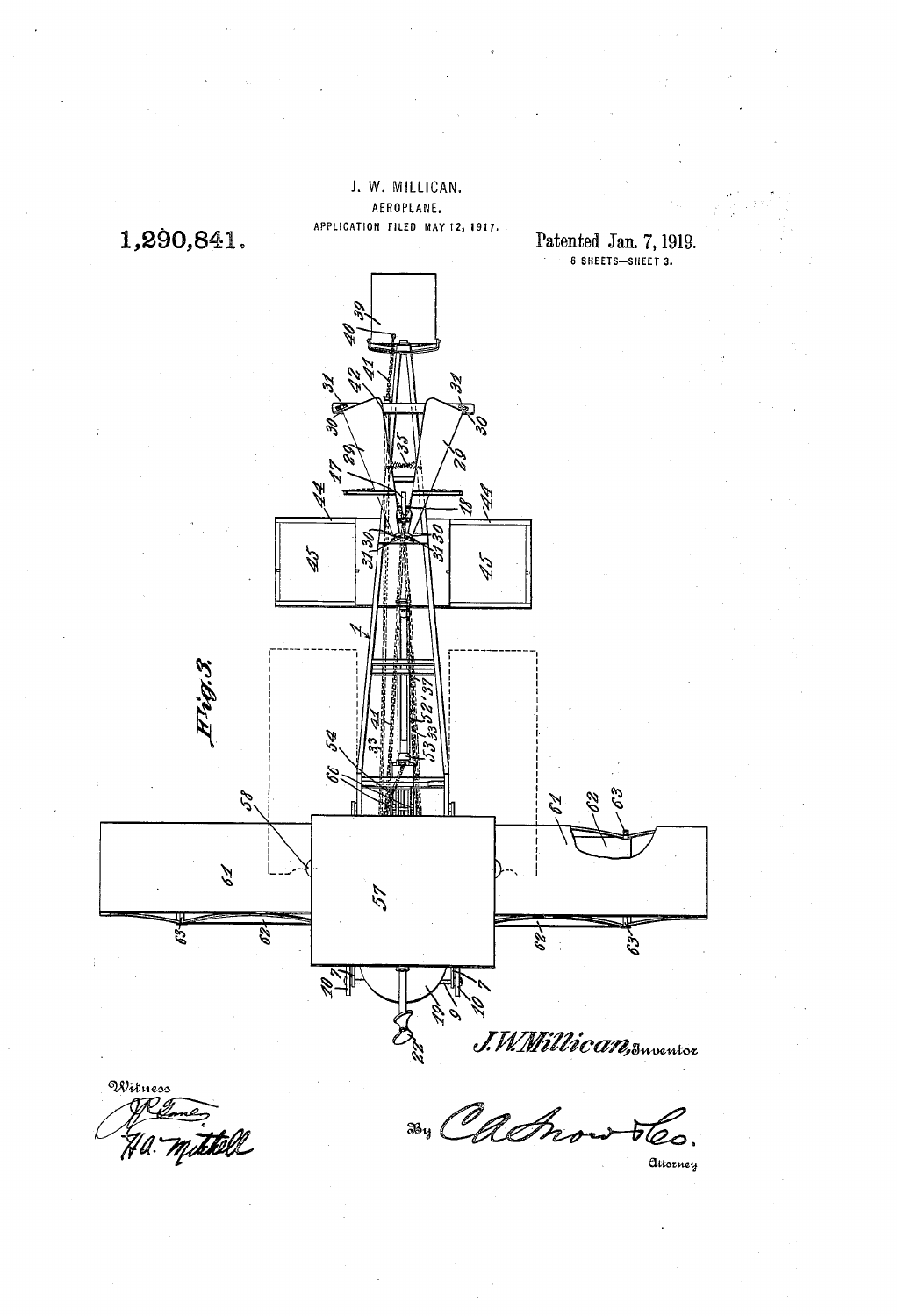

Attorney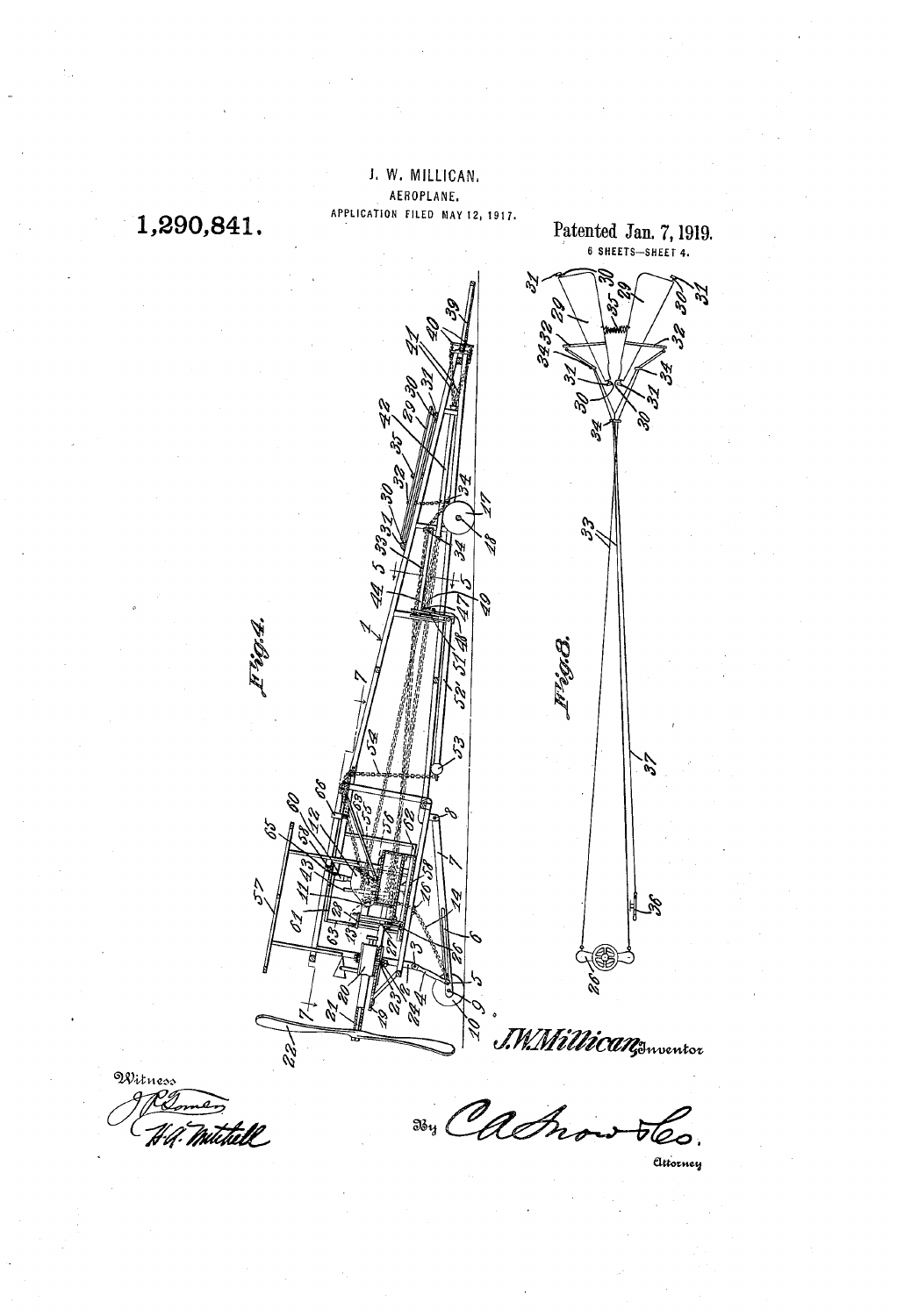

Withell

Attorney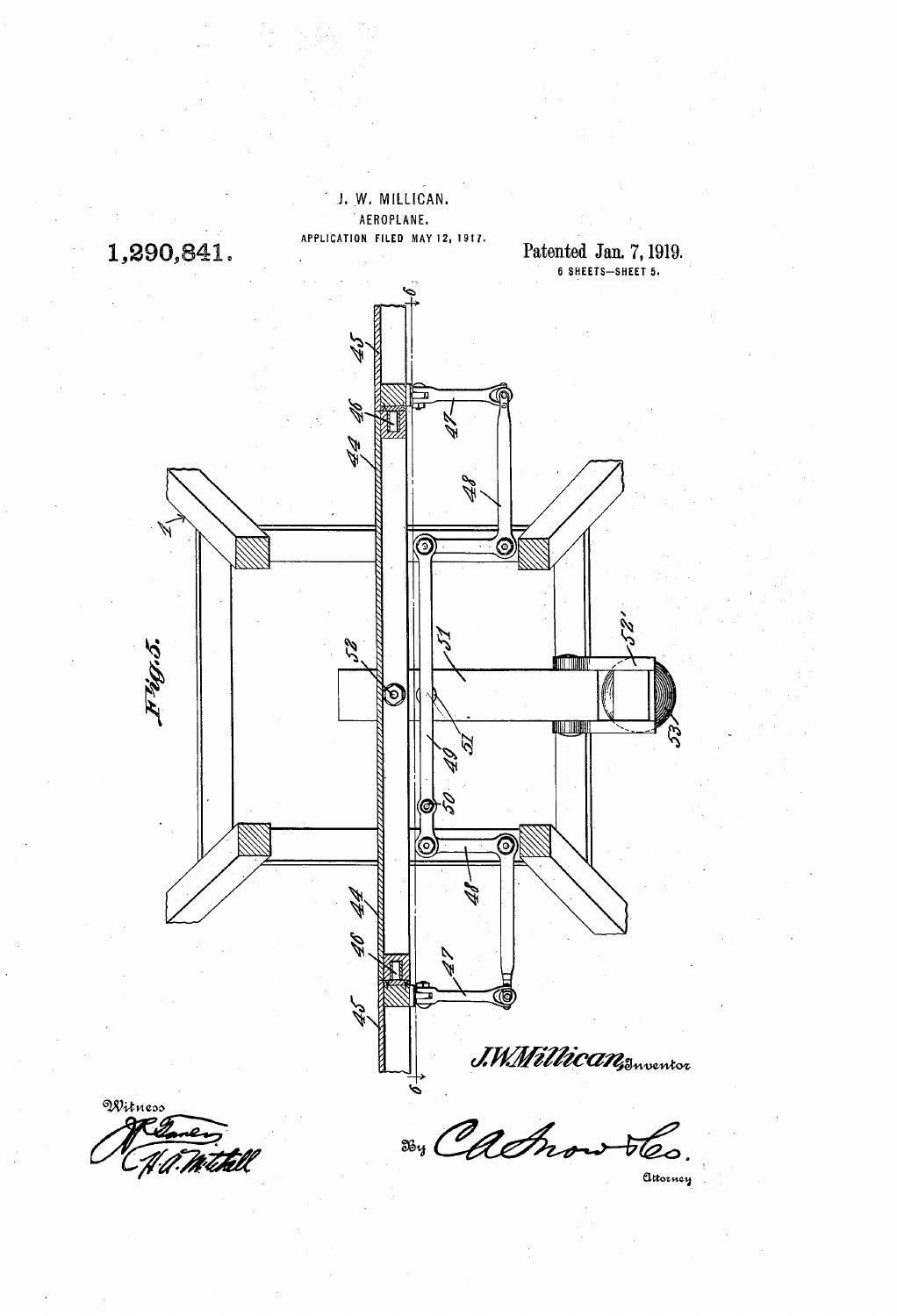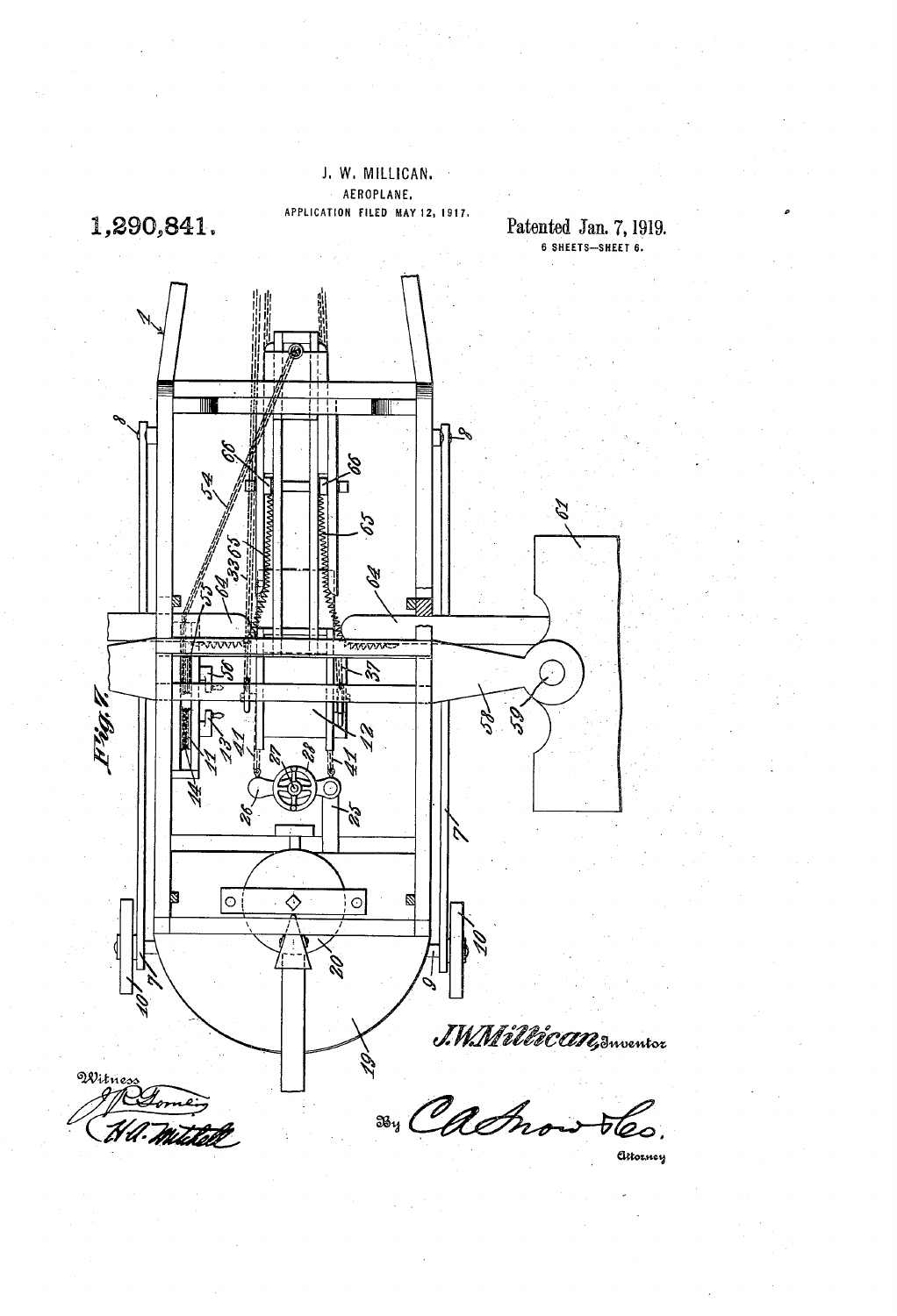## UNITED STATES PATENT OFFICE.

JOEL, WALTER MILLICAN, OF FORT WORTH, TEXAS, ASSIGNOR OF ONE-HALE TO PETER O, KILANDER, OF FORT WORTH, TEXAS.

### AEROPLANE,

## Patented Jan. 7, 1919.

# 1,290,841. Specification of Letters Patent.  $\mathbb{P}_i$ <br>Application filed May 12, 1917. Serial No. 168,220.

To all whom it may concern:<br>Be it known that  $I<sub>1</sub>$  Joel W. MILLICAN, a

eitizen of the United States, residing at Fort Worth, in the county of Tarrant and State of Texas, have invented a new and useful Aeroplane, of which the following is a specification.<br>This invention relates to aeroplanes,

- 0
- 15 portion to the increase of speed of the ma-This objects being to provide a machine of<br>this character having sustaining planes<br>this character having sustaining planes<br>which, under normal conditions, are ex-<br>tended laterally beyond the fusilage of the<br>machine, but wh
- 
- just themselves toward their normal posi-<br>25 tions as the speed of the machine is reduced. A still further object is to provide an aeroplane having controlling vanes of novel construction so arranged as to facilitate the steering of the machine and assist in re-<br>50 storing its equilibrium.

A still further object is to provide a motor which, together with the propeller, is designed to swing about an upwardly extending axis, this swinging movement being un-

- 35 der the control of the aviator and the turn machine in a selected course. ing of the motor resulting in a coincident actuation of the vanes so that said vanes and the propeller will thus coöperate to move the machine in a selected course.
- A further object is to provide means constantly under the control of the aviator whereby both of the stabilizing vanes can as a means for retarding the flight of the 45 machine and to facilitate a landing. be actuated simultaneously thus to operate

<sup>50</sup> to active position respectively as desired.

A still further object is to provide runnin gear at the front end of the fusilage which can be raised and lowered as desired, this running gear being lifted up close to the where while the machine is in flight so as 55

to offer the minimum resistance. With the foregoing and other objects in view which will appear as the description proceeds, the invention resides in the comthe details of construction hereinafter described and claimed, it being understood scribed and claimed, it being understood that changes in the precise embodiment of the invention herein disclosed, can be made within the scope of what is claimed, without departing from the spirit of the invention. bination and arrangement of parts and in 60 65

In the accompanying drawings the pre-<br>ferred form of the invention has been shown.<br>Figure 1 is a side elevation of the ma-<br>chine.<br>Fig. 2 is a front elevation.

Figure 1 is a side elevation of the ma- 70

Fig. 2 is a front elevation.<br>Fig. 3 is a plan view, the position of the side sustaining planes when folded against<br>the sides of the fuselage being indicated by 75<br>dotted lines.

Fig. 4 is a vertical longitudinal section<br>through the machine.<br>Fig. 5 is a section on line 5-5 of Fig. 4,

80

said section being enlarged.<br>Fig. 6 is a section on line 6-6 of Fig. 5.<br>Fig. 7 is an enlarged section on line 7-7<br>of Fig. 4.

Fig. 8 is a view showing in diagram the vane control.<br>1 designates the fuselage of the aeroplane,

Another object is to provide ailerons un-<br>der the control of a stabilizing pendulum, mounted supporting wheels 10. A drum 11<br>there being means whereby this pendulum is arranged close to one side of the fuselage<br>can be rais the same being made up of longitudinal spars and connecting struts as ordinarily, the said fuselage tapering rearwardly as shown.<br>Extending downwardly from the sides of  $90$ the front end of the fuselage are ears 2 con-<br>nected by a cross rod 3 on which are pivotnected by a cross rod 3 on which are pivot-<br>ally mounted hangers. The lower ends of<br>these hangers are connected by a cross strip<br>5, the ends of which project into longitudi-<br>are pivotally need within side strips 7 which<br>ar of the bottom of the fuselage back from the<br>of the bottom of the fuselage back from the<br>front end thereof. The front ends of these<br>side strips carry an axle 9 on which are<br>mounted supporting wheels 10. A drum 11<br>is arrange 13 so as to wind on the drum a chain 14 or other flexible element attached to the cross 95 100 suitable manner as by means of crank arm 105 strip 5, This flexible element 14 can be

85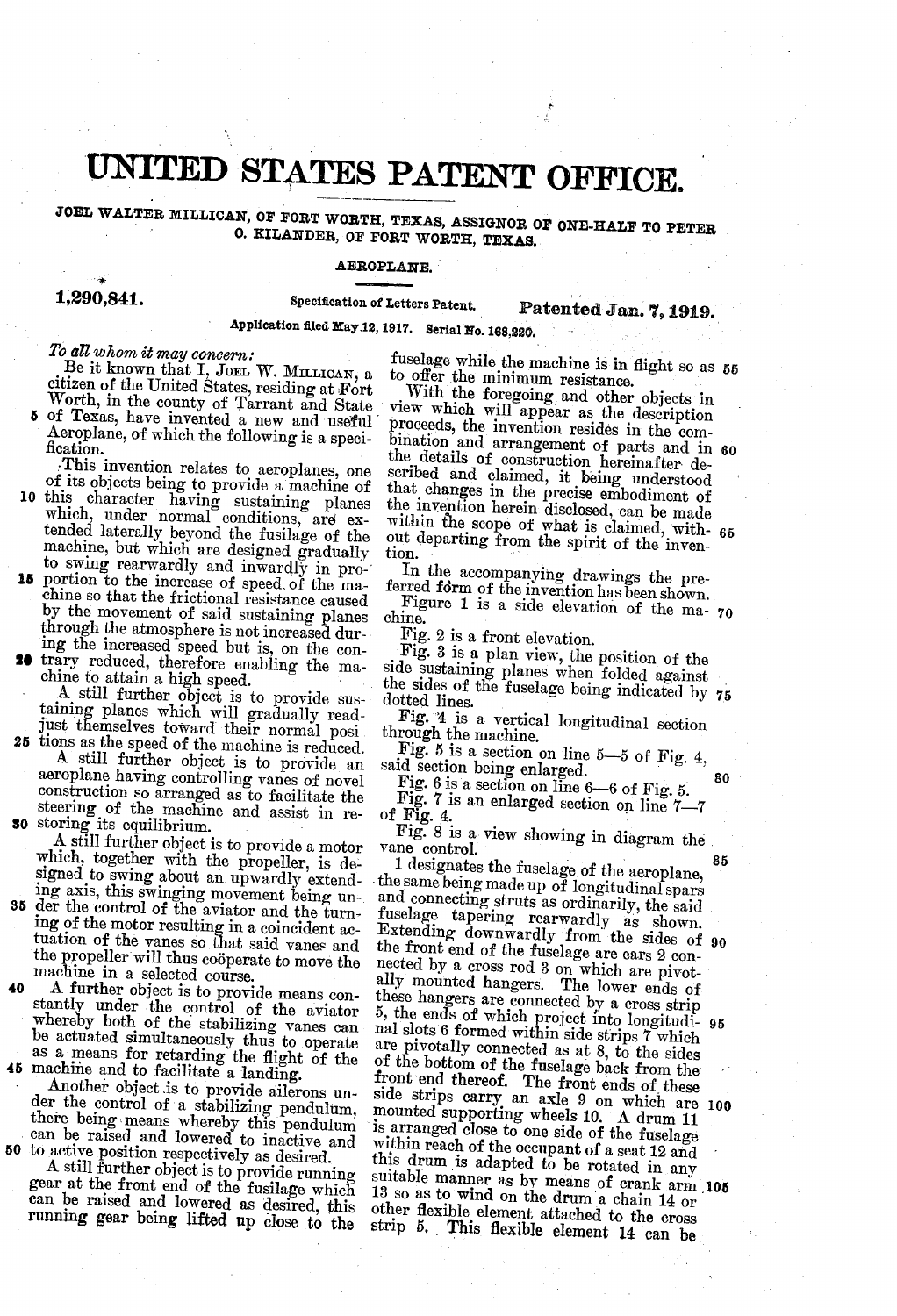mounted in suitable guide shafts 16 arranged where desired, and it will be obvious<br>that by winding said element on the drum<br>the ends of the cross strip 5 will be caused<br>to move rearwardly and upwardly in the<br>slots 6, thus

- a corresponding upward movement of the wheels 10. These parts are adapted to be
- $\mathbf{0}$ in flight so as to offer the minimum resistance.

Another supporting wheel 17 may be<br>mounted on axle 18 connected to the rear

- mounted on axle 18 connected to the rear<br>5 portion of the fuselage. When the hangers<br>4 and the cross strip 5 are positioned as
- 20 shown in Fig. 4 the wheels 10 as wen as the<br>wheel 17 will provide efficient supports for<br>the aeroplane so that it can be moved read-<br>ily over the ground in an inclined position.<br>Arranged in the front portion of the fuse-<br>l is a table 19 constituting a support for a motor  $20$  which can be mounted on suitable<br>tor  $20$  which can be of any desired type.
- 25 bearings and can be of any desired type. A adapted to move with the motor, this shart<br>being provided at it front end and beyond<br>the table, with the propeller 22. A pivot<br>30 member 23 is extended downwardly from shaft 21 is extended forwardly from and is adapted to move with the motor, this shaft
- the motor and through the table and is adapted to rotate with the motor when the same is adjusted angularly. To the lower<br>end of this pivot member is attached a lat-
- end of this pivot member is attached a late<br>35 erally extending arm 24 connected, by a link 25, to one end of a bar 26 which is connected at its center to a steering post 27.<br>This steering post is arranged in front of the
- 30 seat 12, and is provided at its upper end with a steering wheel 28. This wheel is adapted to be grasped by the aviator and the feet of the aviator are adapted to rest on the bar 26. Thus the shaft  $\overline{27}$  can be rotated either by hand or by foot and such rotation
- either by hand or by foot and such rotation<br>45 will result in the transmission of movement 50 can be pulled in a desired direction by shift-<br>ing the motor and the propeller. through the link 25 and the arm 24 to the<br>motor which will be adjusted angularly for motor which will be adjusted angularly for<br>the purpose of swinging the propeller laterally a desired distance. Thus the machine

55 60 ble elements 33 which extend through suitcan be putted in a destred direction by simi-<br>ing the motor and the propeller.<br>Mounted on the fuselage near the rear end<br>thereof are rearwardly diverging obliquely<br>disposed vanes 29 having trunnions 30 ex-<br>tending from the from is an arm 32 and attached to the outer ends of these arms are chains or other flexi

65 lage and serve to hold these vanes normally ably arranged guides 34 and are attached at their forward ends to the respective ends of the bar 26. Springs 35 are attached to the inner edges of the vanes 29 and to the fuse-

at rest upon the top of the fuselage. When<br>the bar 26 is swung in one direction, thus to the bar 26 is swung in one direction, thus to adjust the motor angularly as herebefore described, motion will also be transmitted from said bar through one of the flexible connec- 70 tions 33 to one of the vanes 29, so as to cause said vane to elevate partly or entirely. At the same time the other flexible connection 33 will be payed out, thereby leaving the vane to which it is attached in a lowered or  $\ln 75$ right the vane at the right side of the machine will be elevated and thus present a resisting surface to the atmosphere so as to facilitate the prompt turning of the machine while in flight. When it is desired to turn the machine to the left the propeller is swung to the left and the vane 29 at the left side of the machine will be elevated. sisting surface to the atmosphere so as to 80 85

Located adjacent one side of the seat 12 is a hand lever 36 to which a chain or other<br>flexible element 37 is connected, this element 37 extending rearwardly and having connections 38 attached to the respective arms 32. 90 Thus by shifting lever 36 in one direction the outer ends of both arms 32 can be simul taneously drawn downwardly thus to raise the machine, the efficiency of the brake being dependent upon the amount of elevation of the vanes. By partly elevating the vanes they will operate as steadying means for holding the machine in the selected line 100 will act as a brake to reduce the speed of 95

of flight. Pivotally connected to the rear end of the fuselage so as to swing about a trans verse axis, is a tail plane 39 provided at its<br>front or upper end with upwardly and 105<br>downwardly extending arms 40. To these arms are secured chains or other flexible connecting arms 41 which are preferably guided within a tube 42 fixedy mounted in nections are extended to the upper and lower arms respectively of a hand lever 43 which is located adjacent the seat 12 where it can be reached conveniently by the aviplane can be swung about its transverse axis<br>thus to guide the machine upwardly or<br>downwardly.<br>Extending laterally from the fuselage and the fuselage. From this tube said flexible con- 110 ator. By the action of this lever a tail 115

preferably slightly in advance of the wanes 20 frames is mounted an aileron 45 adapted to swing about a transverse axis 46 and extending downwardly from each aileron is an arm 47. These arms are connected to op-120<br>positely disposed bell crank levers 48<br>mounted upon the fuselage and which levers<br>have upwardly extending arms pivotally<br>connected to a cross strip 49. This cross<br>strip is pivotal arm 47. These arms are connected to op- 125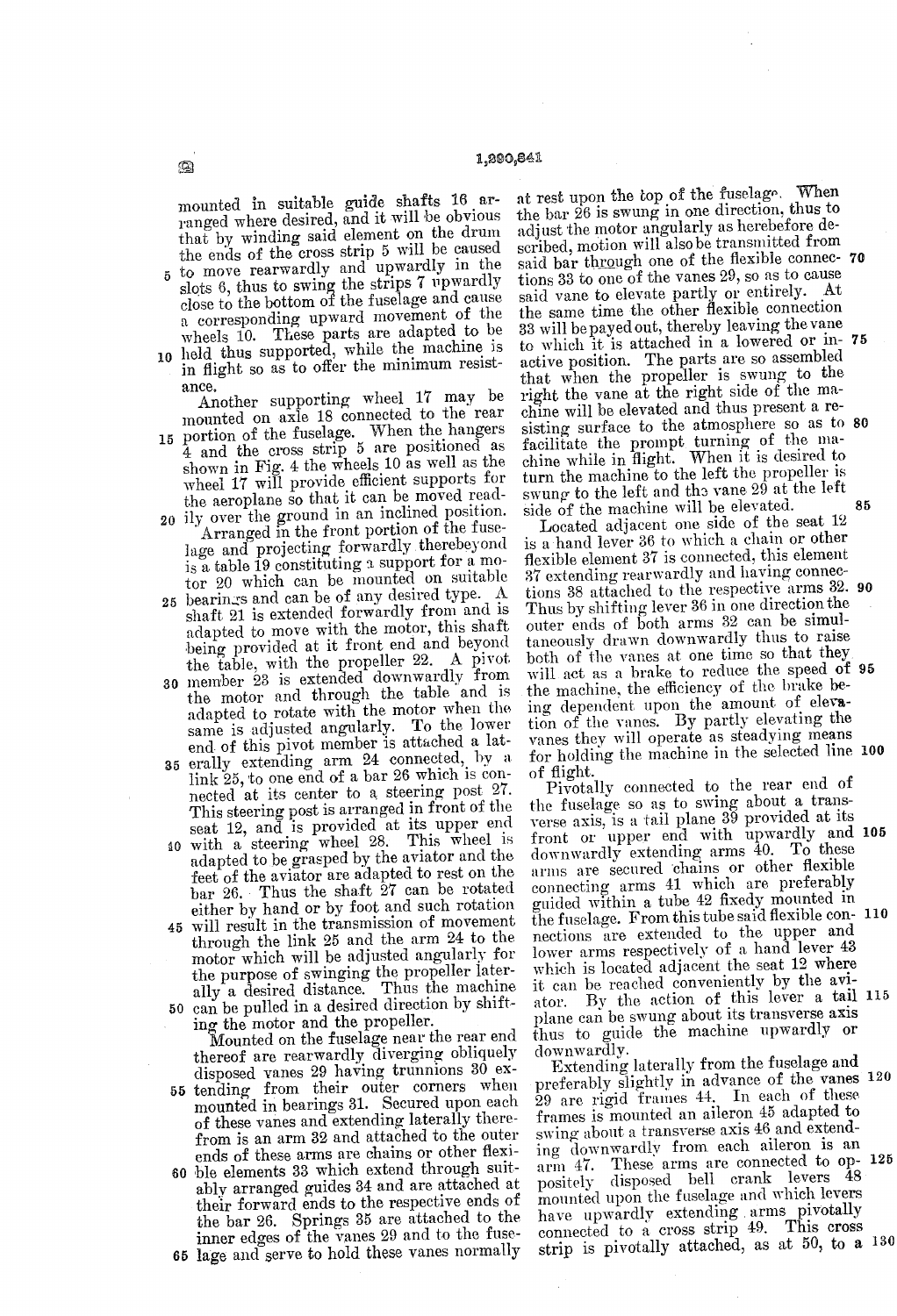to the lower end of the tongue so as to swing forwardly and rearwardly relative link 50' which is pivotally connected at  $51'$  to a tongue 51 pivotally connected as at 52 to the fuselage. Hingedly attached thereto is a pendulum 52', the hinge construction being so constructed as to prevent the pendulum from swinging laterally independently of the tongue 51. Attached 10 to the lower portion of the pendulum, which carries a suitable weight 53 is a chain or

cher flexible element  $\bar{54}$  which extends over suitable guides and is attached to a drum 55 adapted to be rotated by a crank arm 15 56 located where it can be reached con-

- veniently by the occupant of the seat 12. By winding the connection  $54$  on drum  $55$ the pendulum 52 can be swung forwardly and upwardly against the bottom of the
- 20 fuselage as shown particularly in Fig. 4 where it will not interfere with the landing of the machine. After the machine has left the ground the connection 54 can be unwound from its drum, thus to permit
- 25 the pendulum to swing downwardly by<br>
25 the pendulum to swing downwardly by<br>
gravity where it will be free to remain<br>
vertical during the lateral tilting of the<br>
machine thereby to transmit motion through<br>
the bell cran 30 cause said ailerons to shift and restore and
- 35 In other words, should the machine tilt downwardly toward the right its movement relative to the pendulum would result in the elevation of the front edge of the aileron maintain the lateral balance of the machine.<br>In other words, should the machine tilt at the right side of the machine and the lowering of the front edge at the left side of the machine with the result that the ma
- 40 balanced position. chine would be restored promptly to its balanced position.<br>In addition to the tail plane and the

In addition to the tall plane and the<br>ailerons used for controlling the flight of<br>the machine, said machine is provided at<br>its front end with a fixed intermediate<br>sustaining plane 57 which is supported<br>above the front end

- 45 tends laterally therebeyond for short distances. Upper and lower arms 58 are extended laterally from the fuselage and un-
- 60 der the rear portion of this fixed sustaining plane. The outer ends of the arms at der the rear portion of this fixed sustain ing plane. The outer ends of the arms at each side of the machine are engaged by pivots 59 which extend into or are formed integrally with struts 60 each of which is
- 55 secured to the inner ends of upper and lower sustaining planes 61 and 62. These upper and lower planes are fixedly connected by suitably arranged struts 63 and under normal conditions the inner ends of
- **60** said sustaining planes are held close to the sides of the fuselage while the planes are extended laterally substantially at right angles from the fuselage.<br>Extending from the inner end of each of the upper side sustai

65 the upper side sustaining planes is an arm

64 and attached to each of these arms is a spring 65 which extends rearwardly and is attached to a bracket 66 provided therefor on the fuselage. The springs are of sufficient strength to hold the side sustaining planes normally projected laterally as shown in Figs. 2 and 3 but when the wind resistin Figs. 2 and 3 but when the wind resistance becomes excessive due to high speed, these side sustaining planes will swing rear-wardly and inwardly against the action of  $75$ their springs until they ultimately arrive at<br>the positions indicated by dotted lines in<br>Fig. 3. Thus frictional resistance will not<br>attain objectionable proportions but will, on 70 attain objectionable proportions but will, on<br>the contrary remain practically constant in 80 spite of the variation in speed of the ma-chine so that it becomes possible with a ma-chine such as described to attain a very high speed.

It is to be understood of course that the  $\frac{85}{100}$ sustaining planes 57, 61 and 62 can be made of standard shapes and the same is likewise true of the ailerons.

What is claimed is:

structure, of a propeller at the front end<br>thereof and mounted for angular adjust-<br>ment about an upwardly extending axis,<br>rearwardly diverging vanes mounted on the<br>fuselage of the aeroplane, an operating ele-<br>ment, connect the propeller and between said element and the respective vanes for simultaneously swinging the propeller and one of the vanes to steer the aeroplane laterally, and supple 1. The combination with an aeroplane 90 fuselage of the aeroplane, an operating ele- 95 mental means for simultaneously shifting both of the vanes to retard the flight of the aeroplane. both of the vanes to retard the flight of the

2. The combination with an aeroplane mounted upon the fuselage, yielding means<br>for holding the vanes normally flat upon the<br>fuselage and means for shifting either of the vanes out of normal position into a position oblique to the line of flight. structure of rearwardly diverging vanes 105

3. The combination with an aeroplane structure of rearwardly diverging vanes mounted on the fuselage of said structure, mally in inactive positions, and means for 115

yielding means for holding the vanes nor-<br>mally in inactive positions, and means for<br>simultaneously shifting the vanes into planes<br>oblique to the line of flight.<br>4. The combination with an aeroplane<br>structure including a f arms fixedly connected to the fuselage of the aeroplane and below the sustaining plane, side sustaining planes pivotally con nected to the arms and foldable rear wardly against the sides of the fuselage, 125 the sustaining planes and spring connections<br>between the arms and the fuselage for holding the side sustaining planes normally extended laterally. and upper and lower laterally extending 120

B